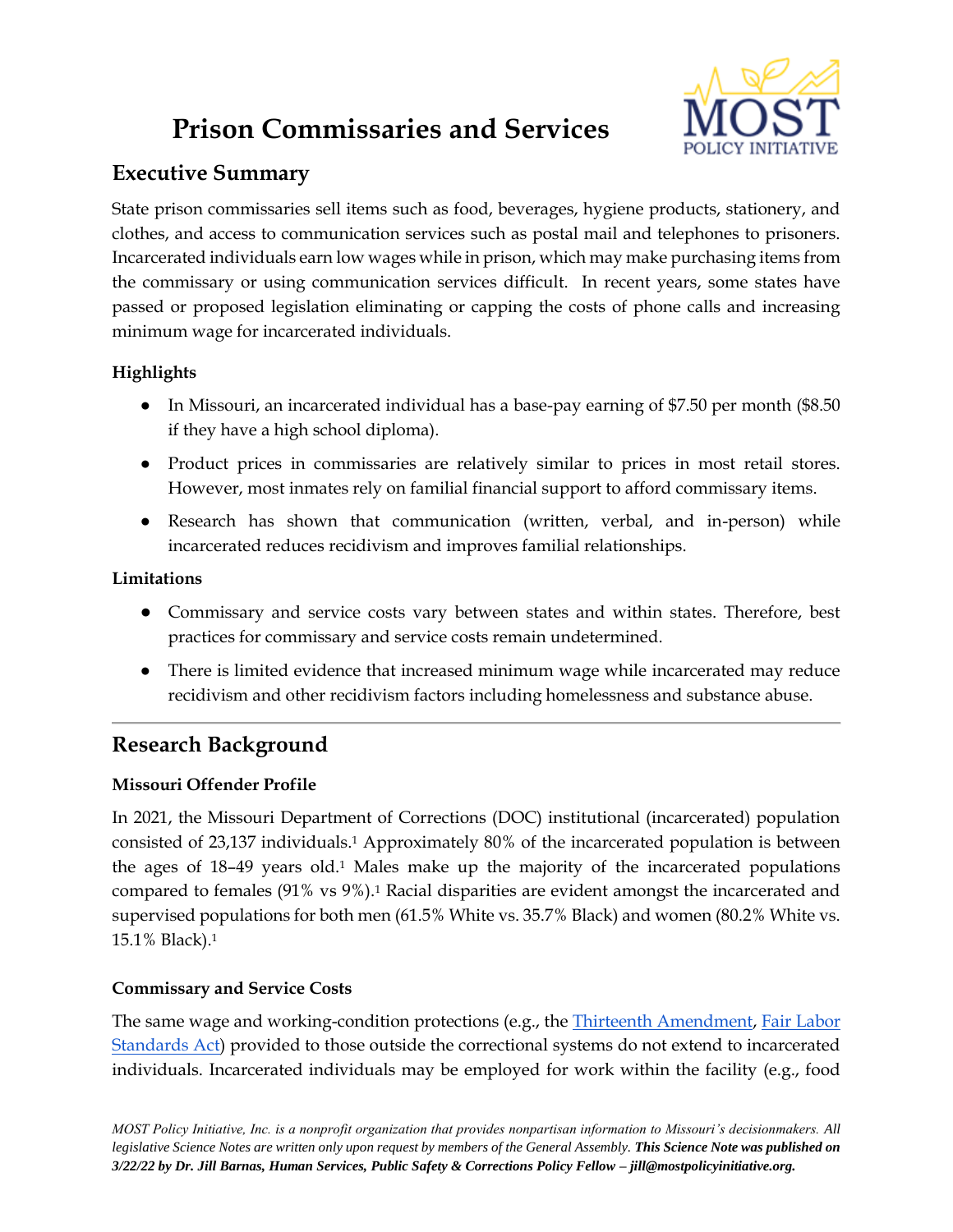service, maintenance, or custodial services) or for those nearing release, may work off-site with a contracted government agency (Missouri Department of Transportation) or community organization. For more information about corrections employment and reentry, please see our published Science Note: [Reentry Programs and Services.](https://mostpolicyinitiative.org/science-note/reentry-programs-and-services/)

In Missouri, an incarcerated individual has a base-pay earning of \$7.50 per month (\$8.50 if they have a high school diploma).<sup>2,3</sup> Those in work-release programs are paid 30–71 cents per hour or an equivalent \$7.50 per day by communities or agencies that hire incarcerated people through a work agreement.<sup>2</sup> These wages are used to pay for services such as phone access, food and beverages, hygiene products, health items, and communication services.

Additionally, families of inmates deposit money into their accounts to supplement their pay to help afford items from prison commissaries and to use communication services. Often, there are fees associated with depositing money into an inmate's financial accounts and utilizing communication services; this may increase the financial burden on incarcerated individuals' families.<sup>4</sup>

#### Commissaries

State prison commissaries sell items such as food, beverages, hygiene products, stationery, and clothes, and access to communication services such as postal mail and telephones to prisoners. Missouri inmates have spending limits which vary across the state. For example, at the Boonville Correctional Center, inmates are permitted to spend \$75 per week and no more than \$300 in a month.<sup>3</sup> According to the Missouri DOC, profits from the commissaries are used to support education, recreation, and religious programming for the offender population.<sup>5</sup>

Depending upon the items, the prices for products in prison commissaries are relatively similar to prices found in most retail stores. The pricing for items has a flat 40% markup on items costing less than 99 cents and a flat 20% markup on items costing more than \$1. <sup>6</sup> An item such as a toothbrush (priced at \$2.59) can be approximately 30-35% of an incarcerated person's monthly pay. Similarly, brand name [feminine hygiene products,](https://mostpolicyinitiative.org/science-note/feminine-hygiene-products-and-prisons/) on average, used to cost approximately \$6.00 in Missouri commissaries, which meant 70-80% of a monthly wage was used to afford adequate feminine hygiene products. Due to lack of accessibility to adequate products, 80.3% of 90 respondents created homemade tampons; this led to increased incidence of infections (1 in 4 women), but respondents continued to knowingly use homemade products due to inadequate alternatives.<sup>7</sup> However, effective July 2021, menstrual hygiene products are available at no cost to menstruating people in custody [\(RSMo 221.065\)](https://revisor.mo.gov/main/OneSection.aspx?section=221.065).

#### Communication Services

In general, state prisons provide the ability for inmates to receive written mail and phone calls. However, these generally come with a cost for the purchase of stationary, stamps, or fees per minute for telephone use. Video calls, emailing, and text messaging in some prisons are offered.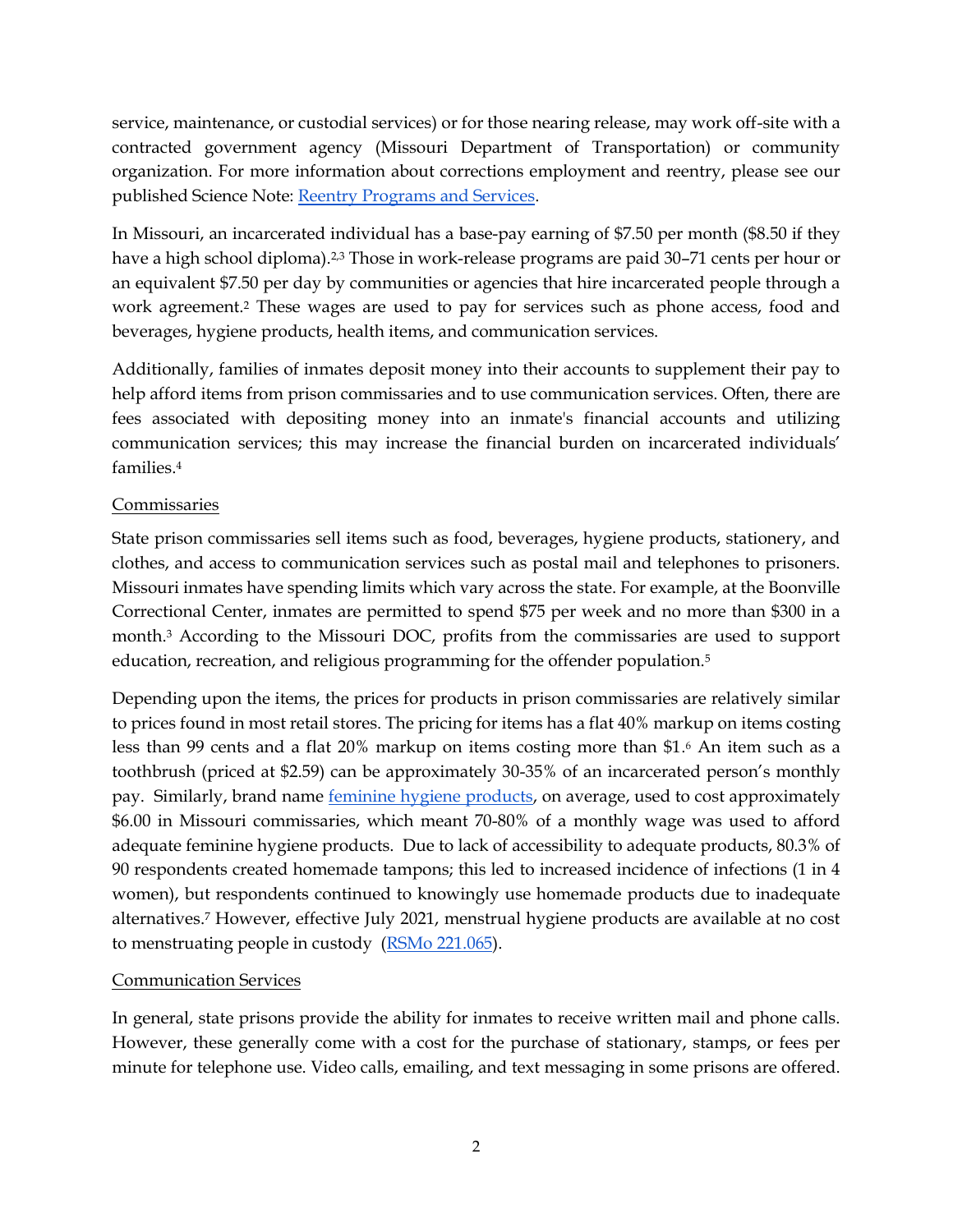The cost for digital stamps (25 cents) and other virtual telecommunications are more than for using the telephone.<sup>6</sup>

Currently, the Missouri DOC contracts with the telecommunications company Securus, which provides phone services for many states' correctional centers.<sup>8</sup> In Missouri, the Securus contract charges 5 cents per minute or 75 cents per 15-minute phone call. However, the cost is much different in local jails, which are contracted by the municipality, which can be closer to \$7 for a 15-minute phone call. Some prisons and local jails within Missouri permit video calls at their own discretion.

Due to logistical barriers (e.g., long commutes) to visit a family member in prison, most families utilize written communication and phone calls to keep in touch with inmates. Research investigating communication styles during incarceration has found a reduction in recidivism and improved familial relationships with written and verbal communication.9,10 A study of incarcerated women indicated that those who had received mail and phone communication from family members were less likely to return to prison within five years from their release.<sup>9</sup> Additionally, a study investigating parent-child relationship during incarceration found that mail and frequent phone contact were as important for familial relationship quality as in-person visitation.<sup>10</sup>

#### **Contracts for Commissaries and Services**

Through the Statewide eProcurement System (MissouriBUYS), vendors can bid to sell products and services to the State of Missouri. Preference is given to commodities and tangible property produced in Missouri unless it is a better-quality product or delivered at a lower price. In other words, contract awards are made to the lowest and best bidder. The Division of Purchasing and Material Management (DPMM) is responsible for: 1) the selection of evaluators; 2) the evaluation of bids; 3) the selection of the successful bidder; and 4) the award of contract.<sup>11</sup> Currently, the Missouri DOC has 143 governmental agency contracts.<sup>12</sup>

#### **State Legislation**

States have proposed and passed legislation in two categories: 1) reduction in or eliminating the cost of phone calls and 2) increasing the minimum wage in prisons.

A few states (CT, IA, IL, MA, MO & OK) and municipalities (e.g., San Francisco, CA & Louisville, KY) have enacted or proposed legislation to reduce or eliminate the costs of phone calls. Filed in the 2022 Missouri Legislative session, [HB 2299](https://house.mo.gov/Bill.aspx?bill=HB2299&year=2022&code=R) imposes a maximum amount that can be charged for a phone call at 12 cents including any fees and any per-minute rate. Effective starting July 2022, Connecticut enacted a [law](https://www.cga.ct.gov/asp/cgabillstatus/cgabillstatus.asp?selBillType=Bill&bill_num=SB972&which_year=2021) that provides cost-free telecommunications for all incarcerated persons. This is the first state in the United States to eliminate the cost for phone calls and is projected to save Connecticut families of incarcerated individuals more than 12 million dollars annually.